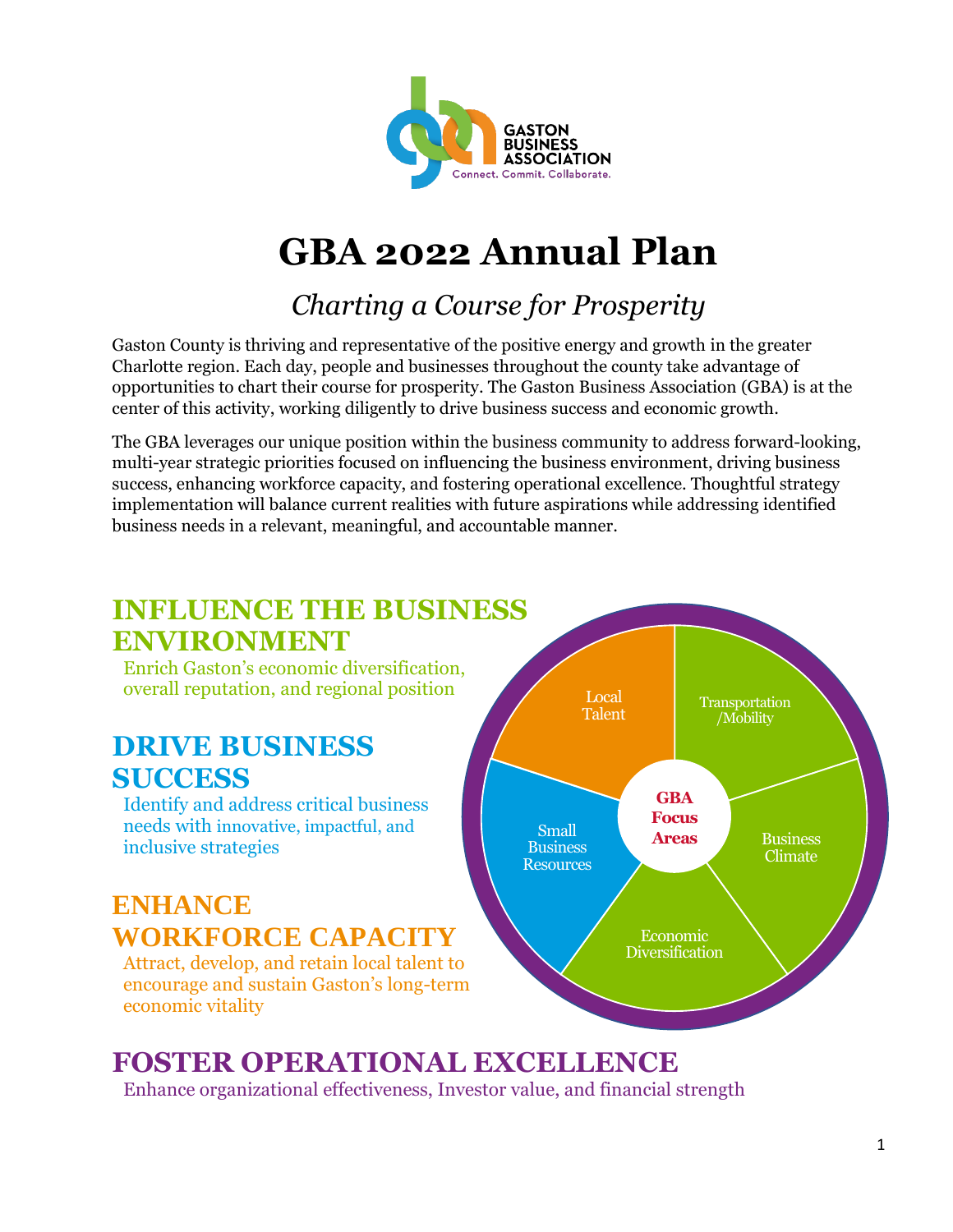### **INFLUENCE THE BUSINESS ENVIRONMENT**

Local companies invest in the GBA to develop their business, grow our economy, and strengthen our community. Accordingly, the GBA unifies the collective voice of business to advocate for a healthy business climate, essential infrastructure investments, and strategic economic diversification.

#### **Business Climate**

The GBA strives to ensure Gaston County and the state of North Carolina maintain a business climate conducive to business attraction and expansion.

#### **Strategic Objectives**:

- Support business-friendly public policies
- Strengthen local, state, and federal government relations activity
- Enhance advocacy of quality pro-growth economic development opportunities

#### **Strategic Initiatives:**

- Establish GBA Advocacy Committee
- Create opportunities for Investors to engage with elected officials
- Develop a legislative agenda and communications strategy
- Define and communicate the characteristics of sound real estate development

#### **Transportation/Mobility**

Ensuring Gaston County has the infrastructure needed to support a growing population is key to maintaining an enviable quality of life and driving economic prosperity. The GBA collaborates with private and public sector partners to identify and address barriers to growth.

#### **Strategic Objectives**:

- Develop comprehensive transportation/mobility strategy
- Advance local, state, and federal infrastructure investments
- Address land use planning and implementation challenges

#### **Strategic Initiatives:**

- Work with public and private partners to identify critical transportation/mobility needs
- Determine infrastructure (water, sewer, broadband) requirements for growth
- Identify opportunities for cross-jurisdictional land use planning alignment

#### **Economic Diversification**

Diversified business growth across multiple sectors broadens the tax base, provides sustainable employment for residents, and strengthens the overall economic ecosystem.

#### **Strategic Objectives**:

- Attract talent to Gaston County
- Lead strategic economic development activity in the technology sector

#### **Strategic Initiatives:**

- Highlight Gaston's unique quality-of-life benefits
- Determine the need for technology jobs
- Identify local venture capital and private equity opportunities for emerging high-growth potential businesses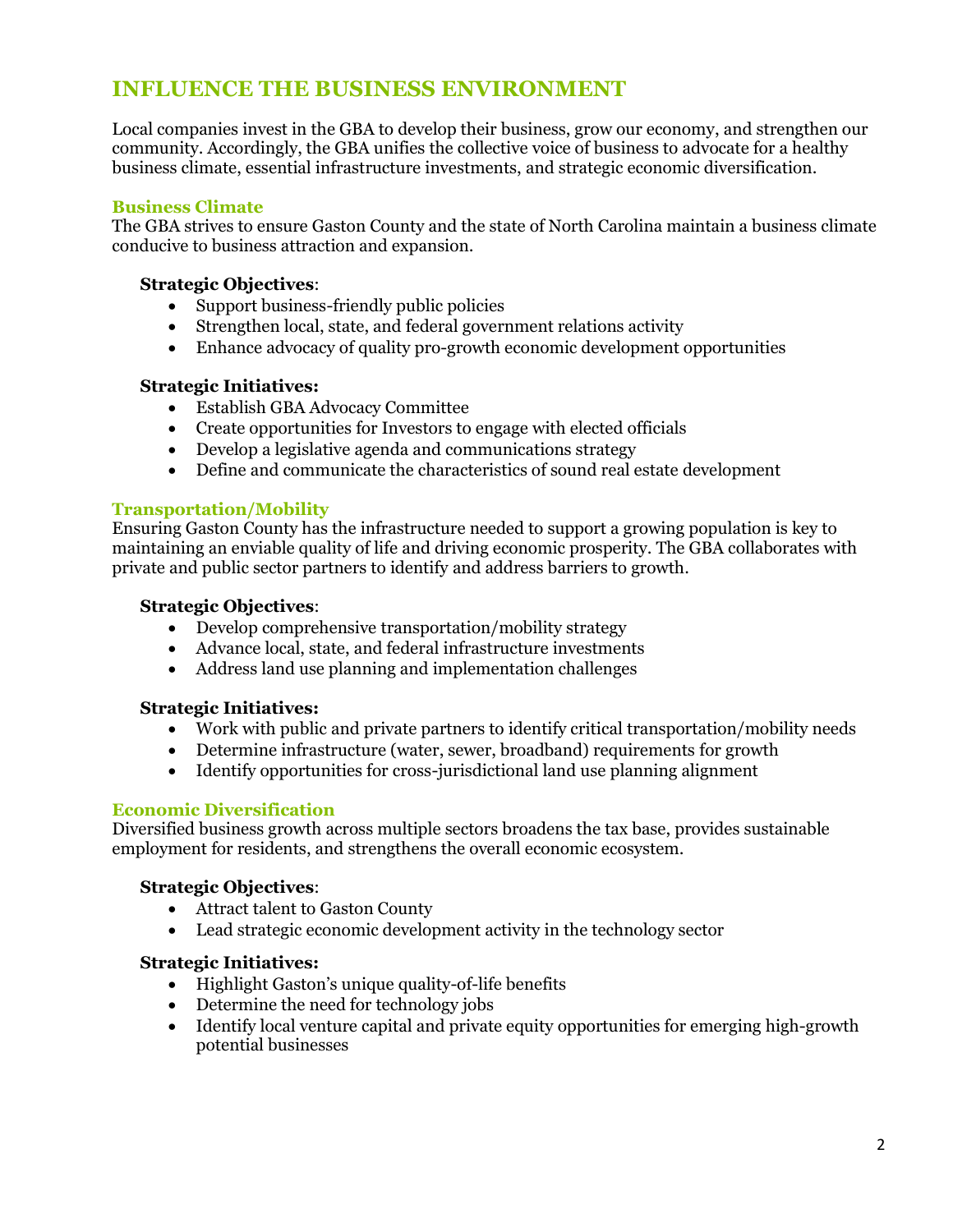### **DRIVE BUSINESS SUCCESS**

Connecting existing businesses with resources and services designed to meet their unique, growth needs fuels a vibrant, sustainable, economy.

#### **Small Business Resources**

The GBA works with business and community leaders, as well as nonprofit and government partners, to create a healthy ecosystem for small business growth in Gaston County. Programs, events, and connections to various service providers support business growth goals.

#### **Strategic Objectives:**

- Deliver exceptional and relevant programs and events
- Connect small businesses with partner service organizations
- Rapidly assess & respond to real-time business needs
- Support underrepresented businesses
- Champion and celebrate Gaston business successes

#### **Strategic Initiatives:**

- Streamline program offerings
- Enhance the Leadership Gaston program
- Partner with Gaston College Small Business Center and SBTDC
- Create and launch GBA Chapters in the East, Central, and West geographies
- Execute a robust peer to peer Investor onboarding process
- Identify and establish relationships with minority owned businesses
- Deliver highly effective, multichannel content

### **ENHANCE WORKFORCE CAPACITY**

Essential to Gaston County's future economic prosperity is the ability to educate, recruit, and maintain a skilled workforce. Coordination between public schools, higher education, and business stakeholders allows for the creation of sustainable talent pipelines in various industry sectors.

#### **Local Talent**

In collaboration with our education and business partners, the GBA focuses on developing and retaining Gaston County residents to strengthen the local economy and provide economic mobility opportunities.

#### **Strategic Objectives:**

- Address critical workforce needs for identified sectors
- Ensure strong partnerships with critical public, nonprofit, and education partners
- Generate data-driven, future-focused policy outcomes
- Ensure policy agenda and process is directly responsive to business demands

#### **Strategic Initiatives:**

- Launch the Talent Pipeline Management program for the manufacturing sector
- Participate as essential member of Gaston's Business Employment Services Team, Workforce Solutions Action Team, and additional relevant workforce groups
- Collaborate with educators and training partners to close identified skills gaps
- Facilitate solutions for workforce transportation, childcare, and housing needs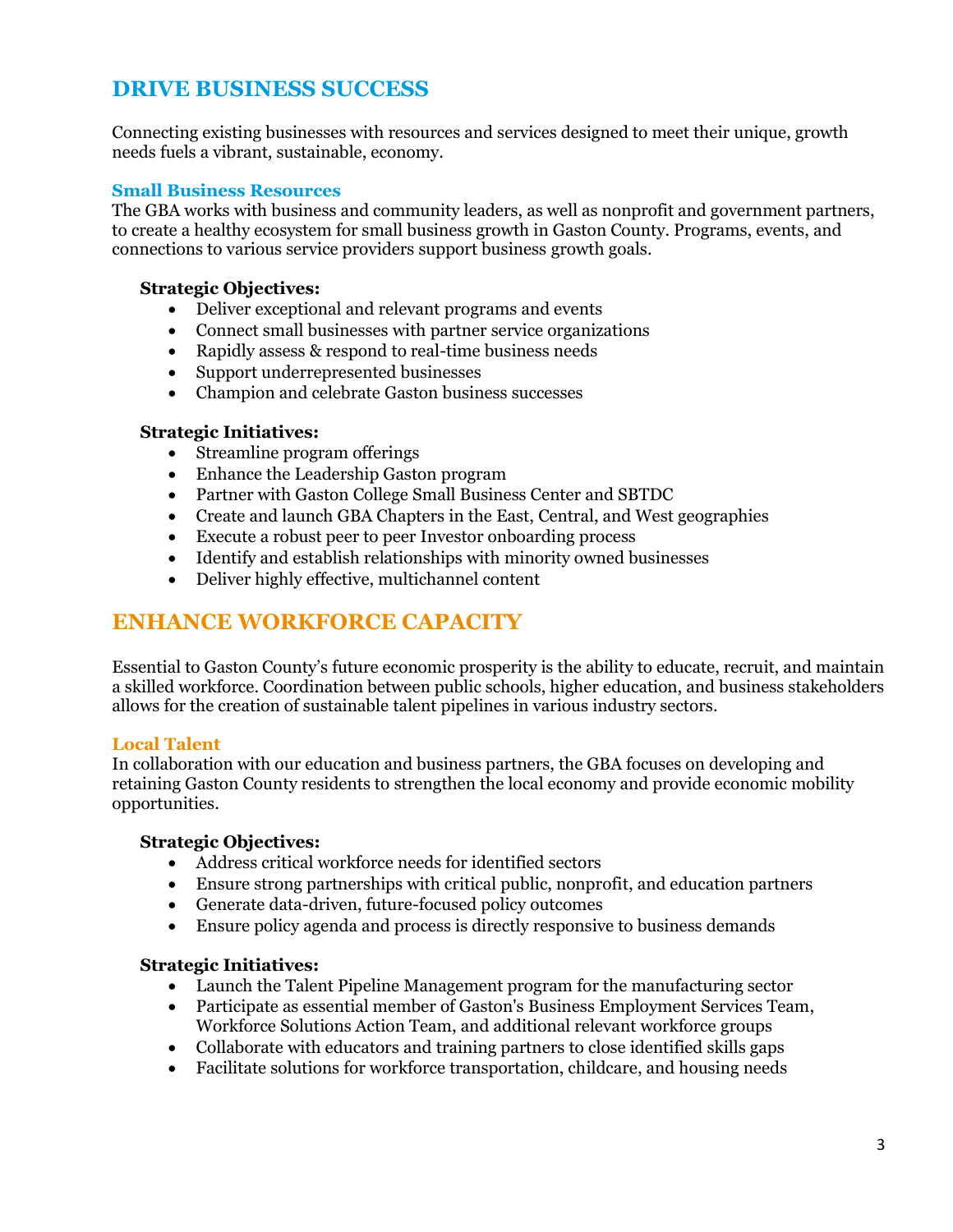### **FOSTER OPERATIONAL EXCELLENCE**

The GBA is focused on producing exceptional results, delivering distinct Investor value, and enhancing economic prosperity for all. This level of performance is most effectively achieved when our organization culture aligns directly with our strategy, initiatives, goals, and actions.

#### **Culture**

The unique culture of the GBA is shaped by the shared perception of how we function in pursuit of accomplishing our goals. It is further characterized by our collective learning experiences, which lead to a set of shared beliefs, values, and assumptions influencing our behaviors, rules, and norms.

#### **Strategic Objectives:**

- Foster innovative thinking and collaboration
- Encourage continuous learning and change readiness
- Promote transparency and accountability
- Establish and commit to a constancy of purpose
- Enhance and sustain financial strength

#### **Strategic Initiatives:**

- Align team members with strategic priorities and objectives
- Quantify service and program value for Investors
- Earn 5 Star US Chamber Accreditation
- Develop and utilize a performance review tool
- Increase annual aggregate number of Investors
- Increase overall Investor revenue
- Develop a comprehensive communications strategy